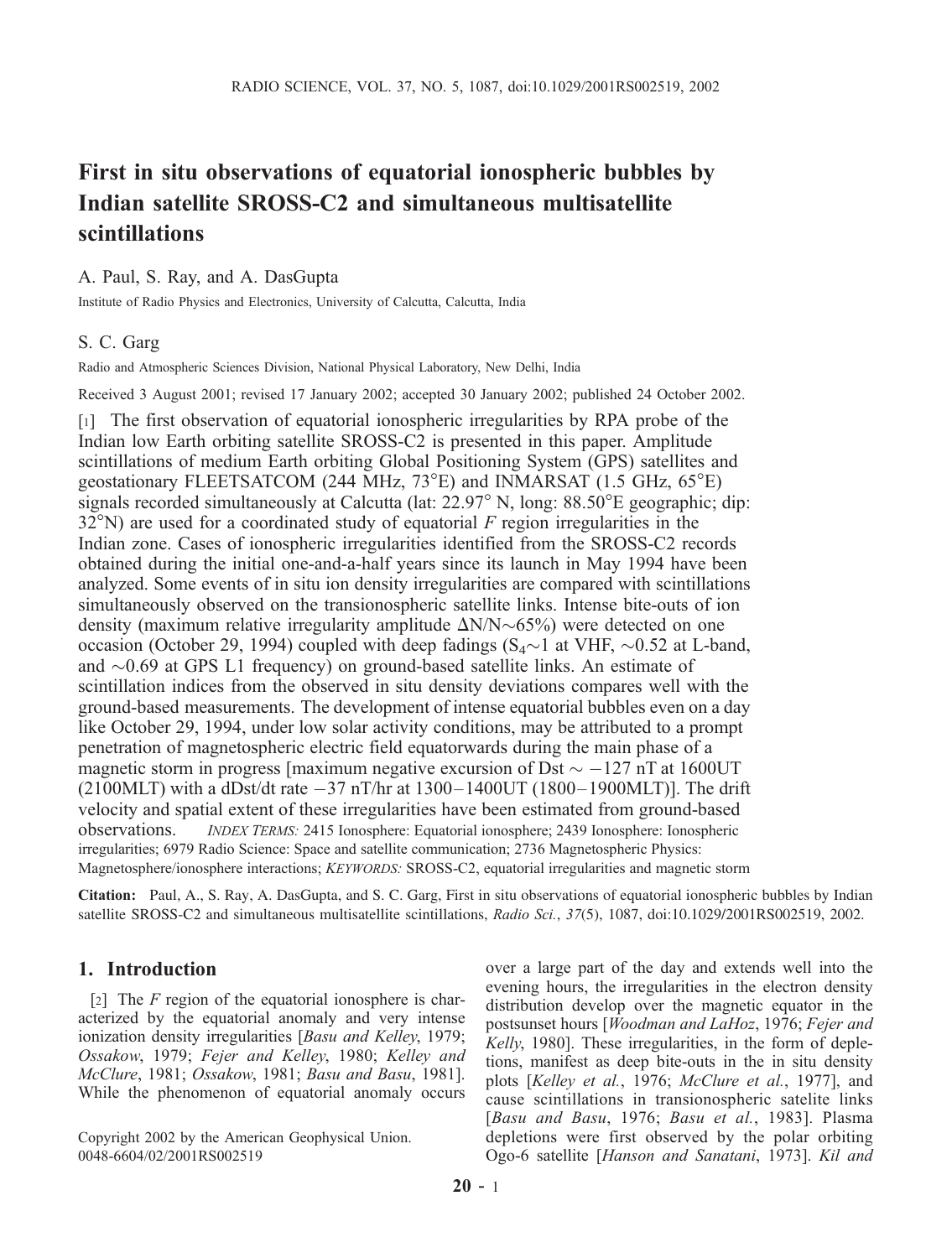*Heelis* [1998a] have reported the global distribution of ionospheric irregularities from the Atmosphere Explorer-E (AE-E) satellite data. *Huang et al.* [2001] examined 2086 cases of equatorial plasma bubbles in the topside ionosphere during the solar maximum 1989–1991. Although India has a long tradition of ionospheric research, no long-term in situ data on *F* region parameters in the Indian longitude sector were available. To fulfill this objective, SROSS-C2 (Stretched Rohini Series Satellite) was launched by the Indian Space Research Organisation (ISRO) in May 1994, with a Retarding Potential Analyzer (RPA) probe on board.

[3] The characteristics and dynamics of the plasma bubbles have been examined from in situ observations by the low Earth orbiting satellite SROSS-C2 (elliptical orbit:  $620 \times 430$  km, orbital inclination:  $46^{\circ}$ ), simultaneously with scintillation measurements of medium Earth orbiting Global Positioning System (GPS) and geostationary FLEETSATCOM (FSC) (244 MHz,  $73^{\circ}$ E) and INMARSAT (1.5 GHz,  $65^{\circ}$ E) satellite signals. The in situ probe in SROSS-C2, moving with a velocity of 7.8 km/s, gives an instant snapshot of a section of the sky through which it moves. On the other hand, the scintillation events observed on different geostationary links are caused by irregularities moving across fixed subionospheric points of these satellites, and indicate the nature of drift and extent of the irregularities. The transionospheric signals from the GPS satellites (normally eight to twelve satellite are visible from a lowlatitude station), moving with a velocity of 3.9 km/s, pass through different sections of the irregularities at varying look angles, and give a more complete picture of the density structures. This paper presents simultaneous in situ observations of the equatorial *F* region irregularities by the Indian satellite SROSS-C2 for the first time, and corresponding ground-based recordings of amplitude scintillations on GPS and geostationary satellite links.

## 2. Data

[4] The ion density values measured by the RPA probe on board the SROSS-C2 during the first eighteen months (May 1994 through December 1995) have been analyzed to study equatorial *F* region irregularities over the Indian longitude sector. Radio transmissions from the geostationary satellites FSC and INMARSAT are routinely recorded at the Haringhata Field Station (HFS) (lat:  $22.97^{\circ}$  N, long:  $88.50^{\circ}$  E geographic; dip: 32°N) of the University of Calcutta. This station situated near the northern crest of the equatorial anomaly in the Indian zone offers an excellent platform for studying equatorial ionospheric irregularities. The 400 km subionospheric points of the geostationary satellites (FSC:  $20.90^{\circ}$  N,  $87.10^{\circ}$  E; INMARSAT:  $20.89^{\circ}$ N,  $86.35^{\circ}$ E) are situated virtually under the northern crest of the equatorial anomaly. 1.6 GHz (L1) signals from the GPS satellites have been recorded at Calcutta since 1994. The orbits of this satellite system are such that normally eight to twelve satellites are visible simultaneously from a low latitude station. These satellites, at the nominal altitude of 20,200 km, slowly drift across the sky of the observer thereby providing both temporal and spatial variations of the irregularity structures to the ground-based observer. The GPS satellites sample different subionospheric points distributed over the observer's sky. A geostationary satellite's subionospheric point is fixed and the temporal variation is mainly caused by the drift of the irregularities across the line of sight. The temporal observations of the GPS signals are contaminated by spatial variations due to the relative motion of the satellites and ionospheric drift.

[5] The carrier amplitudes of the geostationary satellite signals were recorded on a strip-chart recorder (speed: 12) inch/hr, integration time: 0.1 s). The receivers have been calibrated at least once a week following *Basu and Basu* [1989]. The dynamic ranges of the receivers were about  $22-25$  dB. The output from the C/A code position fixing GPS receiver gives, among a host of other parameters, the carrier-to-noise (CNO) ratios for the satellites tracked at any instant. The output was recorded on a data acquisition system with a sampling interval of 2 s. The intensity of scintillation with geostationary satellite is measured by the S<sup>4</sup> index [*Briggs and Parkin*, 1963], defined as the ratio of the standard deviation of signal intensity fluctuations and the average signal intensity. In the case of GPS, the carrier-to-noise ratio is used instead of the signal intensity.

[6] The RPA measurement by SROSS-C2 has been carried out at a sampling interval of 22 ms which gives a spatial resolution of 170 m, approximately. Although measurements were made throughout the spin cycle of the satellite, data taken only within  $\pm 25^{\circ}$  of the velocity vector for ion sensors are considered for analysis. Measurements carried out outside the above angle between sensor normal and velocity vector could not be used for ion density calculation as correction for spin modulation could not be applied outside the said limit [*Garg and Das*, 1995]. Thus the ion density plots are not continuous and there is a bunch of points taken within the specified limits and a break for the rest of the spin cycle i.e. for about 80 km in space there are no data points and again a bunch of points with 170 m interval and so on. The relative irregularity amplitude  $(\Delta N/N)$ has been scaled following the procedure of *Kil and Heelis* [1998a]. The average sample period over which irregularity amplitudes have been computed is 1.39 s that corresponds to a distance of 10.83 km of satellite path length.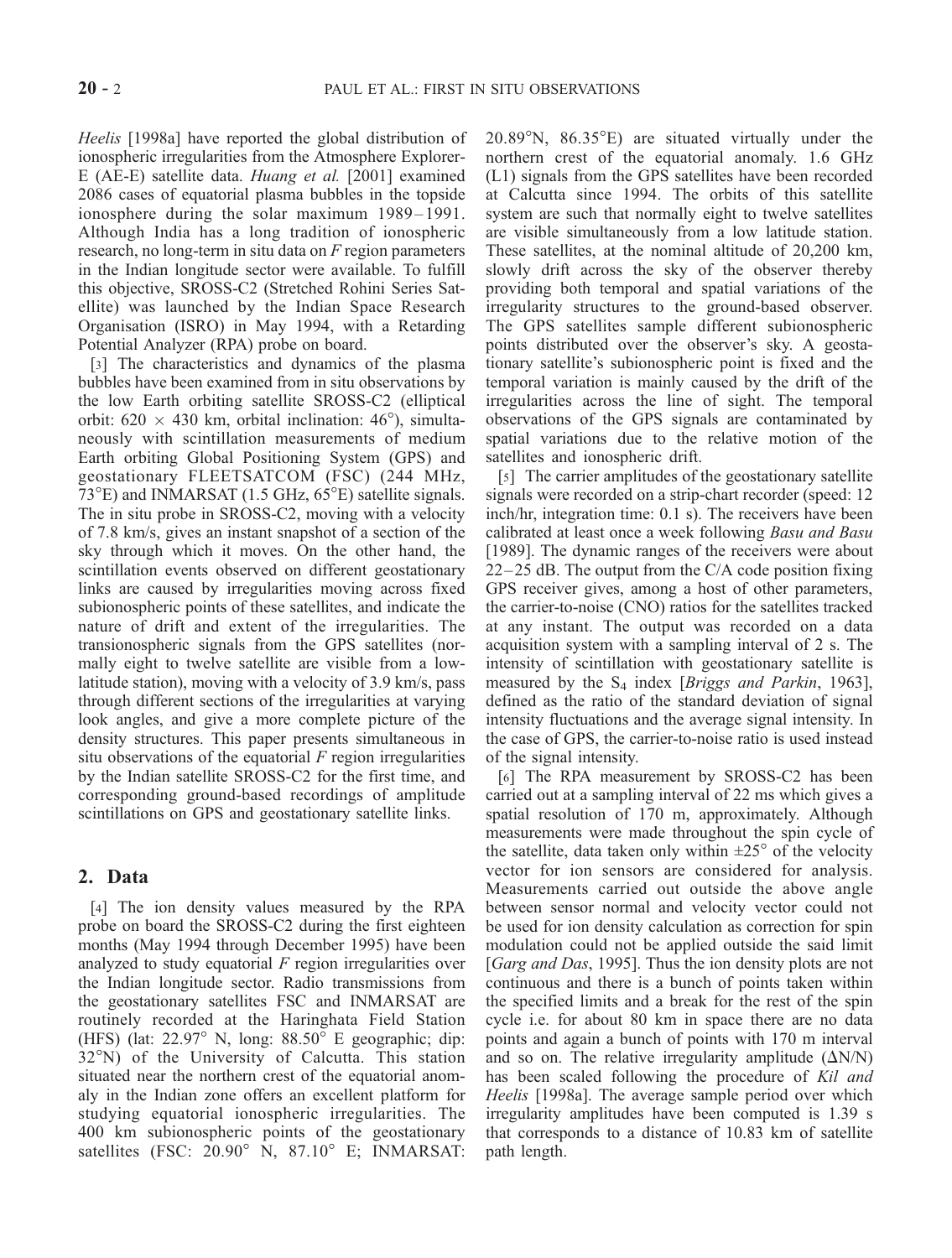

Figure 1. Ion density recorded during Orbit No. 02676 of SROSS-C2 on October 29, 1994.

[7] Ionospheric scintillation in the equatorial *F* region is predominantly a postsunset phenomenon. It is found to increase significantly with the increase in the solar activity level [*Chakraborty et al.*, 1999]. The control is more pronounced at off-equatorial locations around the anomaly crest than at the equator [*DasGupta et al.*, 1981]. Scintillation activity increases dramatically with sunspot number during the equinoxes and December solstice months. This is related to the equatorial ionospheric plasma processes, which become very prominent in the postsunset hours of these seasons. Since the period of interest (October 1994 through December 1995) corresponds to the solar activity minimum (monthly mean sunspot number ranging from 44.0 in October 1994 to 10.0 in December 1995), the number of days on which scintillations were observed and corresponding matches with SROSS-C2 RPA data were found, was very limited. During this time, scintillations were observed on the VHF link (FSC) on 13 nights. From the ion density files of SROSS-C2, containing data at 22 ms interval, only two cases with relative irregularity amplitude  $(\Delta N/$  $N$ )  $\geq$  5% were identified for which the SROSS transits matched scintillation occurrences in time and location.

These orbits are, namely, 02676 on October 29, 1994 and 04925 on March 27, 1995.

#### 3. Results

[8] Figure 1 shows the intense irregular structures in the ion density plot of the SROSS orbit 02676 recorded on October 29, 1994. The duration of the transit was 6 min (1351 –1357 UT). A number of intense bite-outs (of about 3 orders of magnitude) of the ion density stretching over the entire recorded pass, occurred over the latitude range  $11.92^{\circ}$  N (near the magnetic equator) through  $27.55^{\circ}$  N (beyond the anomaly crest). The corresponding relative irregularity amplitudes  $(\Delta N/N)$  are shown in Figure 2. The maximum irregularity intensity for this pass was 65%. From this figure, four distinct structures could be identified with breaks in between. The structures became narrow toward the end of the track. Figure 3 shows the variation of scintillation intensity in the postsunset to midnight local time interval on October 29, 1994 observed with FSC, INMARSAT and two GPS satellites, Sv31 and Sv2. The maximum  $S_4$  indices were saturated ( $\sim$ 1.00) at VHF,  $\sim$ 0.52 at L-band and  $\sim$ 0.69 at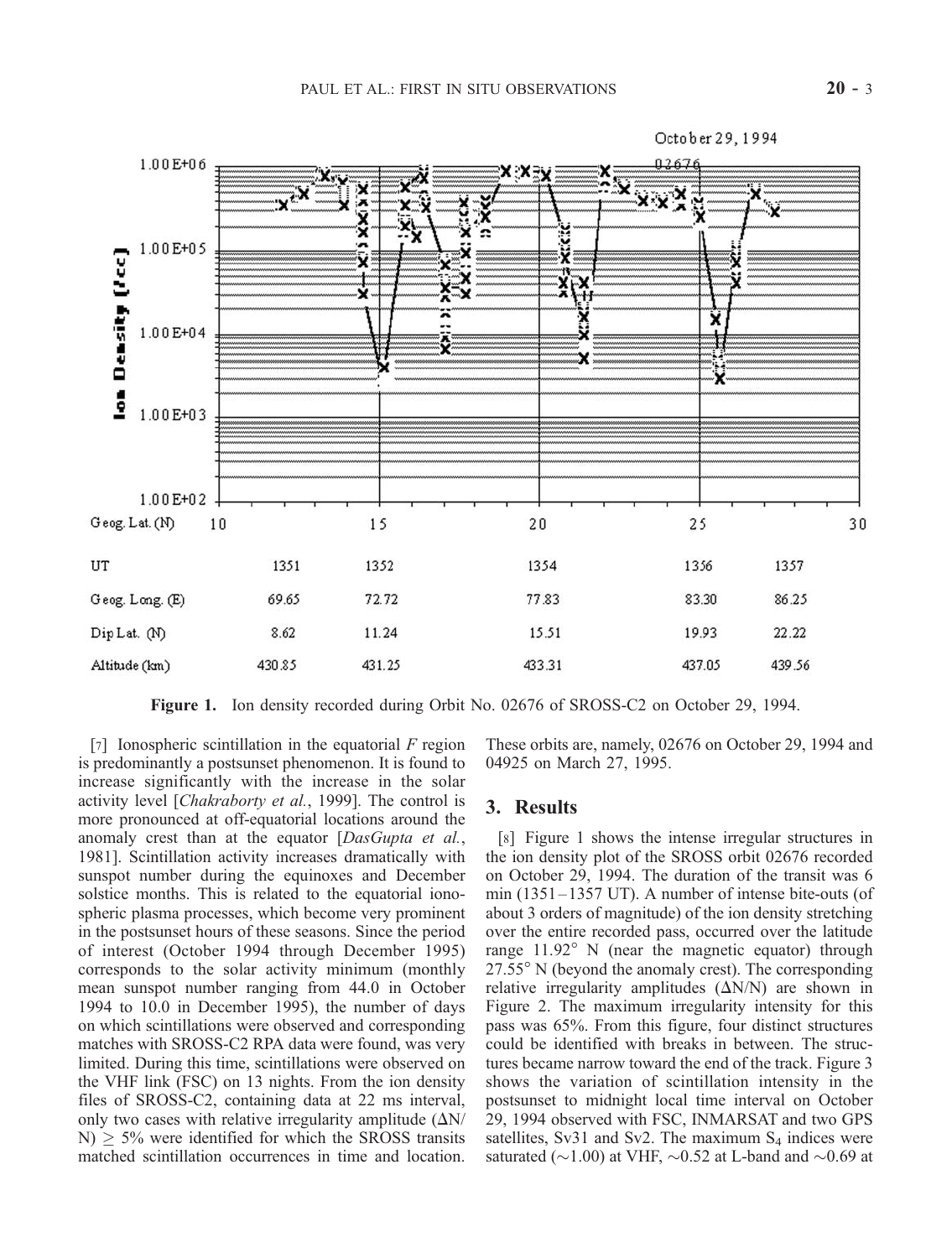

**Figure 2.** Relative irregularity amplitude  $(\Delta N/N \text{ in} \%)$  for Orbit No. 02676 of SROSS-C2.

GPS L1 frequency. From this figure also, four welldefined structures of irregularities could be identified, with clear breaks at L-band and VHF. The 400 kmsubionospheric track of Sv31  $(1430-1714 \text{ UT})$  was close to the ionospheric penetration point of INMAR-SAT. A good correspondence of  $S_4$  of INMARSAT and GPS Sv31 may be noted. The onset of scintillations of INMARSAT, FSC and GPS Sv31 in sequence at 1331, 1345 and 1430 UT, respectively indicated an eastward drift velocity of the irregularity patches. The 100 kmionospheric sunset at the magnetic equator corresponding to the onset of scintillations at 1331 UT in the INMAR-SAT link and at the beginning of the SROSS-C2 track at 1351 UT are shown by arrow marks.

[9] Figure 4 shows the tracks of SROSS-C2 and two GPS satellites (400 km-subionospheric) superimposed over a map of India. The broad lines indicate portions of the tracks intercepted by ionospheric irregularity clouds. Fluctuations in ion density  $(\Delta N/N \ge 5\%)$ observed in the SROSS-C2 transit 02676 started at 1352 UT at  $71.54^\circ$  E. Corresponding to this longitude, ionospheric sunset at the magnetic equator occurred at 1339 UT (shown by an arrow in the figure). The subionospheric points of FSC and INMARSAT shown by crosses are separated by about 88 km. From the difference in the onset time of scintillations at 244 MHz and 1.5 GHz, an eastward drift velocity of 105 m/s was estimated. With this eastward velocity, the irregularities reached the subionospheric track of GPS Sv31 around the noted time. SROSS-C2 moving toward northeast, with a velocity of about 7.8 km/s, gave an instant snapshot of the ionosphere through which it traveled. The irregularity cloud encountered by this satellite at the onset (1351 UT,  $70^{\circ}$  E) had the westernmost location, whereas the track ended at a longitude east of the above (1357 UT,  $86^\circ$  E). As the irregularities drifted eastward, the easternmost structures affected the transionospheric links of INMARSAT, FSC and GPS Sv31 in succession. The second patch of scintillation, starting at 1700 UT corresponded to irregularities encountered by SROSS at the beginning of its transit. The narrow section of scintillations on GPS Sv2 as shown in Figure 3 may be attributed to its northern location (dip latitude  $\sim$  19.5° N) and local time (after 2230 hrs). The INMARSAT link showed less intense scintillations around this time. The total duration of scintillations on the INMARSAT link was about two hours (1331–1528 UT). From the estimated value of drift velocity (105 m/s), the east-west extent of the patch was calculated to be about 750 km. Scintillations at 1.5 GHz for about two hours at a stretch are normally rare at this location. The presence of three distinct patches may be an indication of the ionospheric plumes breaking into streams at higher off-equatorial latitudes.

[10] The presence of intense equatorial plasma bubbles causing severe and extensive scintillations on October 29, 1994, was rather unusual, for a year close to the minimum phase of solar activity. An examination of the magnetic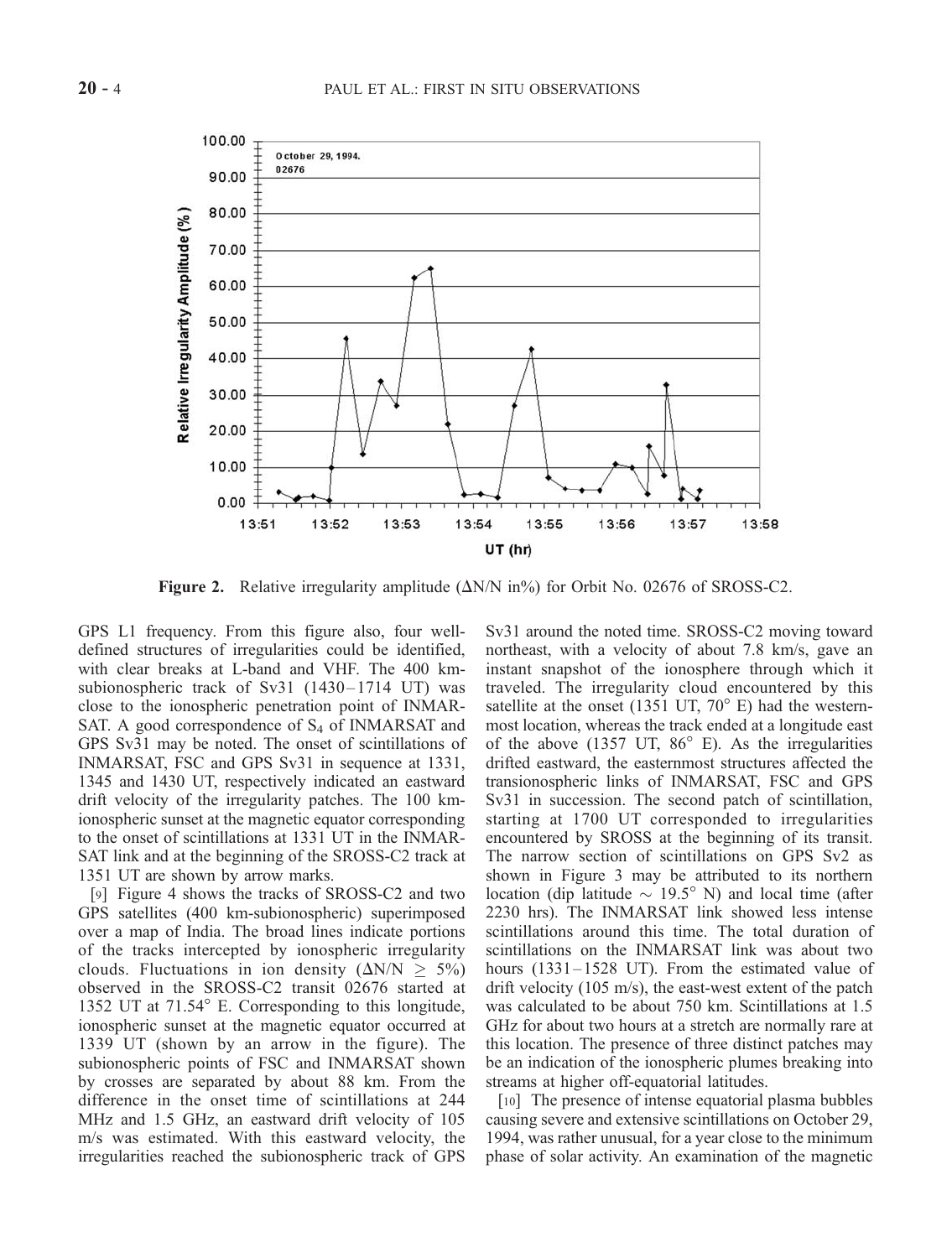

Figure 3. Variation of scintillation index  $(S_4)$  for FSC, INMARSAT, GPS Sv31 and Sv2 observed during the night of October 29, 1994 at Haringhata Field Station.

data shows that a geomagnetic storm was in progress on this day. Figure 5a shows the variation of Dst index on October 29, 1994. Figure 5b plots hourly rate of change of Dst. The maximum dDst/dt during the main phase of the storm occurred between  $1300 - 1400$  UT  $(1800 - 1900)$ MLT) and attained a value  $-37$  nT/hr. This storm had two minima: initially the Dst value dipped to  $-106$  nT at 1200 UT (1700 MLT) which was less intense than the final one, -127 nT at 1600 UT (2100 MLT). The main phase of the storm was from  $1100 - 1600$  UT (1600 – 2100 MLT). The intense fluctuations in ion-density observed by SROSS-C2 started at 1352 UT, shown by the vertical line in Figure 5a. Scintillation onset in geostationary INMAR-SAT and FSC links at 1331 and 1345 UT respectively occurred during the main phase of the storm. The phenomena observed by in situ and ground-based scintillation measurements were similar to the cases of intense plasma bubbles during the main phases of geomagnetic storms of March 19–29, 1991 reported by *Huang et al.* [2001, Figure 6b] and that of October  $21-22$ , 1999 by *Basu et al.* [2001, Figure 11]. *Huang et al.* [2001] used

plasma density measurements from DMSP satellites and *Basu et al.* [2001] utilized a global coverage of data from GPS International Geodynamic Service (IGS) network, Republic of China Satellite-1 (ROCSAT-1) and in situ measurements of density, electric field and particle precipitation from DMSP satellites. The storms reported in these papers were more severe in nature and occurred during high solar activity years.

[11] During our period of interest, October 1994 to December 1995, the only other transit (04925) exhibiting ion density fluctuations ( $\Delta N/N \geq 5\%$ ) occurred in the early morning hours (0026-0033 UT) of March 27, 1995. Two distinct bite-outs were observed around 0029 and 0030 UT. The corresponding relative irregularity amplitudes  $(\Delta N/N)$  also exhibited two notches around the noted time with a maximum value of 8% at 0030 UT. Sunrise at the corresponding longitude  $(69.94^{\circ}$  E) occurred at 0031 UT, and hence the irregularity intensity was much less. Extensive scintillations observed on the FSC, INMARSAT and GPS links in the premidnight hours of March 26/27, 1995 lasted well into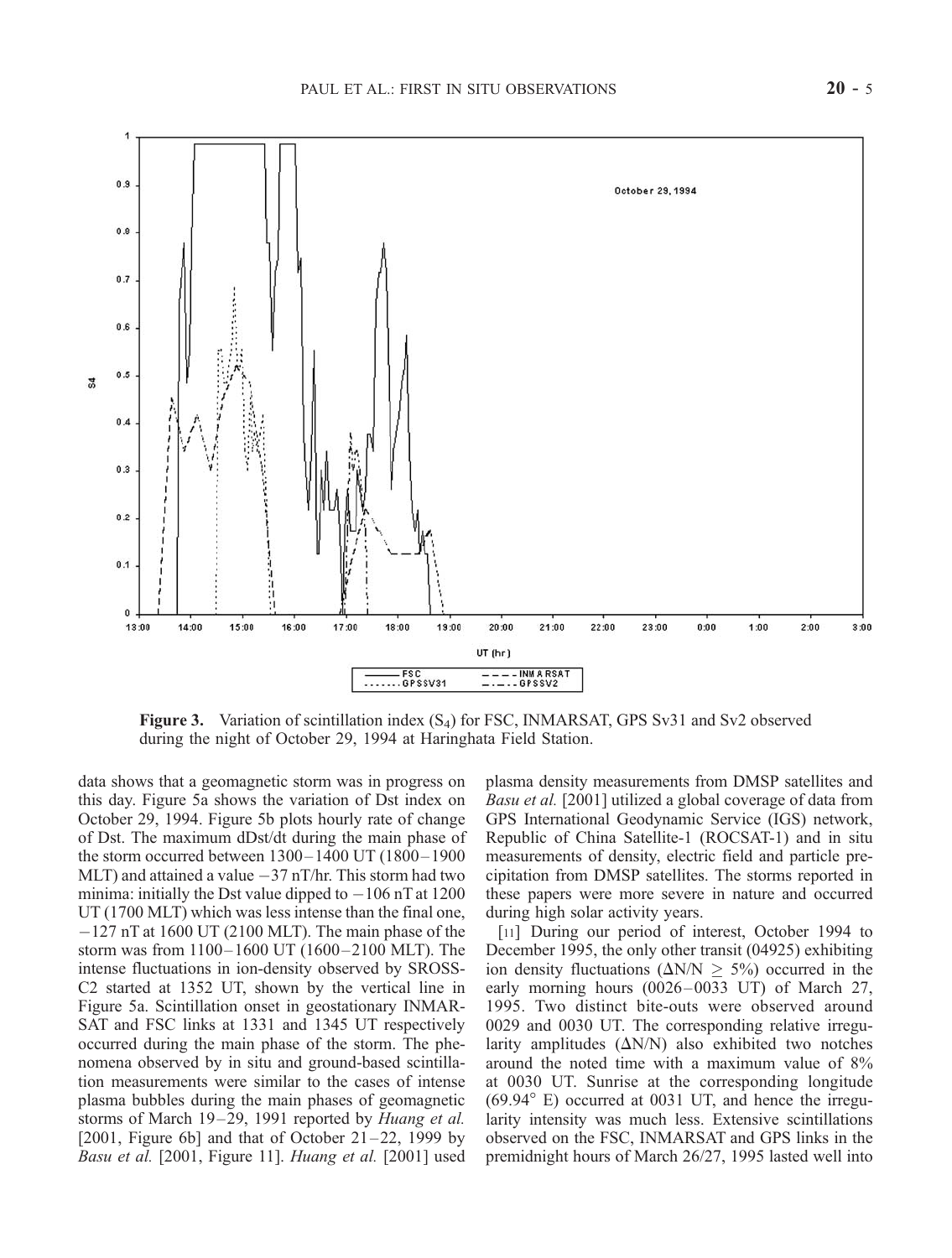

Figure 4. Tracks of SROSS-C2 Orbit No. 02676 (Mean Ht.: 433 km) and GPS Sv31 and Sv2 (400 kmsubionospheric) observed on October 29, 1994 superimposed over a map of India. The magnetic equator and the dip contours are also shown on the grid. Crosses show the 400 km-subionospheric points of FSC and INMARSAT from Haringhata. The bold portions of the tracks indicate scintillations  $[S_4 \geq 0.17]$  on GPS links and irregularities  $[\Delta N/N \ge 5\%]$  observed by SROSS-C2.

the early morning hours only on the VHF FSC link. It is well known that during the developmental phase in the postsunset hours, irregularities of different scale sizes producing VHF and microwave scintillations coexist, but with the progress of night, the meter scale irregularities rapidly decay while the km-scale irregularities persist [*Basu and Basu*, 1976]. Thus, scintillations at L-band (INMARSAT, GPS Sv9 and Sv23) were confined to local premidnight hours. The patch of scintillation on the FSC link after 2300 UT was weak  $[S_4 \leq 0.17]$  and had been caused by the weak km-scale irregularities still left over in the postsunrise hours.

## 4. Discussion

[12] This paper presents a study of equatorial ionospheric irregularities with the first Indian RPA probe on board the satellite SROSS-C2, and simultaneous scintillation observations of GPS and geostationary satellite transmissions. From the coordinated observations of in situ measurements and scintillations, an explosive development of equatorial plasma bubble and its streaming into narrow patches at off-equatorial locations even during a low solar activity period is illustrated. On the night of October 29, 1994, the bite-outs in the in situ density plots are correlated with deep fadings in different transionospheric radio links. The depletions shown in the plots of ion density have been quantified in terms of the commonly used parameter, relative irregularity amplitude  $(\Delta N/N \text{ in} \%)$ . The drift velocity and the horizontal extent of the irregularities determined from the onset time differences of the ground-based observations have been found to be about 105 m/s eastward and 750 km, respectively.

[13] The sequences of events recorded by the LEO SROSS-C2 (orbital inclination:  $46^{\circ}$ ) in the ascending orbit 02676 west of the station, and the transionospheric radio links are in reverse order. As a result, the observed structures show the effects of temporal and spatial variations. The first cloud of irregularities observed by SROSS-C2 occurs immediately after sunset near the magnetic equator. On the contrary, the last patch observed by SROSS is relatively narrow and occurs around  $40^{\circ}$  N dip. This patch causes scintillations on INMARSAT, FSC and GPS signals in succession in the postsunset hours.

[14] The SROSS-C2 satellite moving with a velocity of 7.8 km/s samples the in situ ion density at 22 ms intervals. This gives a minimum irregularity scale of 342 m. It is known that strong amplitude scintillations occur when the Fresnel dimension of a propagating radio wave is of the order of the irregularity scale in the ionosphere [*Briggs and Parkin*, 1963]. For the geostationary INMARSAT  $(\lambda = 0.2 \text{ m})$  the Fresnel dimension comes out to be 317 m. Since this value is close to the minimum irregularity scale size detected by SROSS, it is assumed that the density depletion ( $\Delta N = 2.32 \times 10^{10}$  electrons/m<sup>3</sup>) measured by the in situ probe at 1357 UT near the subionospheric longitude of INMARSAT  $(86.35^{\circ}$  E) causes the first patch of scintillation on the geostationary link. The small patch encountered last by the in situ probe, around  $40^{\circ}$  N dip at 430 km altitude, maps up along the geomagnetic field lines to an altitude of 1150 km at the magnetic equator. The bubble intercepts geostationary satellite ray paths from the ground station over a length of about 500 km if the base of the bubble is taken to be around 400 km. Assuming the power spectra of the intermediate scale irregularity structures to follow a power law with spectral index n = -3.2 [*Kil and Heelis*, 1998b], the perturbation magnitude in the VHF range ( $\lambda = 1.23$  m) is obtained as  $6.6 \times 10^{12}$  electrons/m<sup>3</sup>. With these density depletions, the estimated  $S_4$  values are found to be  $\sim$  1.02 at 244 MHz and 0.46 at 1.5 GHz, using the phase screen model of *Rino* [1979]. These values compare well with the observed  $S_4$ from ground-based scintillation measurements considering the many assumptions involved in computation.

[15] It takes about three hours for the initial SROSS-C2 bite-outs to drift eastward across the subionospheric points of the geostationary satellites. In this time interval, the strength of the irregularities is eroded, more so at smaller scale sizes. The scintillation patterns seen by the satellite radio links between 1330 and 1700 UT are caused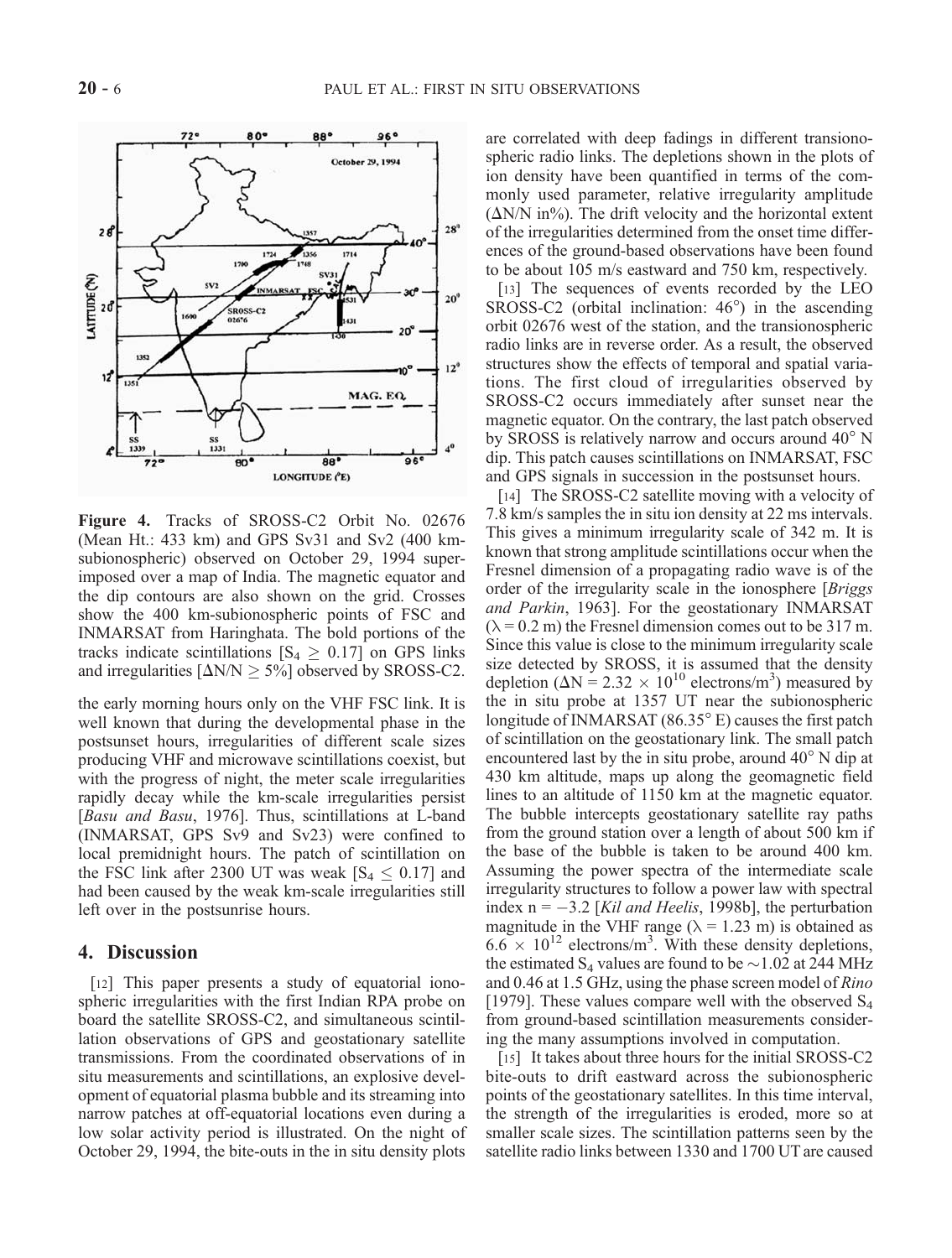

Figure 5. (a) Variation of hourly Dst index in nT on October 29, 1994. The dotted vertical line shows the onset of ion-density fluctuations in the orbit 02676 of SROSS-C2. (b) Variation of dDst/ dt in nT/hr on the same day as Figure 5a.

by the irregularities seen last by SROSS. The relatively longer duration of scintillations on the transionospheric satellite links may be attributed to the location of the subionospheric points in between the magnetic equator and the equatorial anomaly crest ( $\sim$  25 $^{\circ}$  – 30 $^{\circ}$  N dip). This picture is consistent with airglow observations where dark bands of electron density bite-outs appear over an extensive area in proximity to the magnetic equator. The dark band streams out into narrower patches to off-equatorial sky [*Weber et al.*, 1980; *Aarons et al.*, 1999]. There is a sharp transition of the ambient ionization level beyond the equatorial anomaly crest. As a result, under diffusive equilibrium, the clouds of irregularities should develop into narrower and weaker striations.

[16] As mentioned earlier, the explosive development of intense equatorial bubbles in the postsunset hours during the main phase of a magnetic storm has been attributed to prompt penetration of the magnetospheric electric field to the magnetic equator. *Basu et al.* [2001] have recently shown that equatorial irregularities develop in the longitude sector where  $1800-2100$  MLT correspond to the UT of maximum dDst/dt. *Senior and Blanc* [1984] had suggested this earlier from model computations. *Wygant et al.* [1998] reports a case of earthward penetration of the magnetospheric large scale electric field in the MLT sector 1800–2100 hrs during the main phase of the geomagnetic storm of March 24, 1991. The dDst/dt, which is a measure of the net current injection rate ranged up to  $-50$  nT/hr. In the present case, the maximum dDst/dt value during the main phase was  $-37$ nT/hr in the time sector  $1300 - 1400$  UT  $(1800 - 1900)$ MLT). The observations of *Basu et al.* [2001] and *Wygant et al.* [1998] correspond to sunspot number maximum conditions. Whether the criteria required for